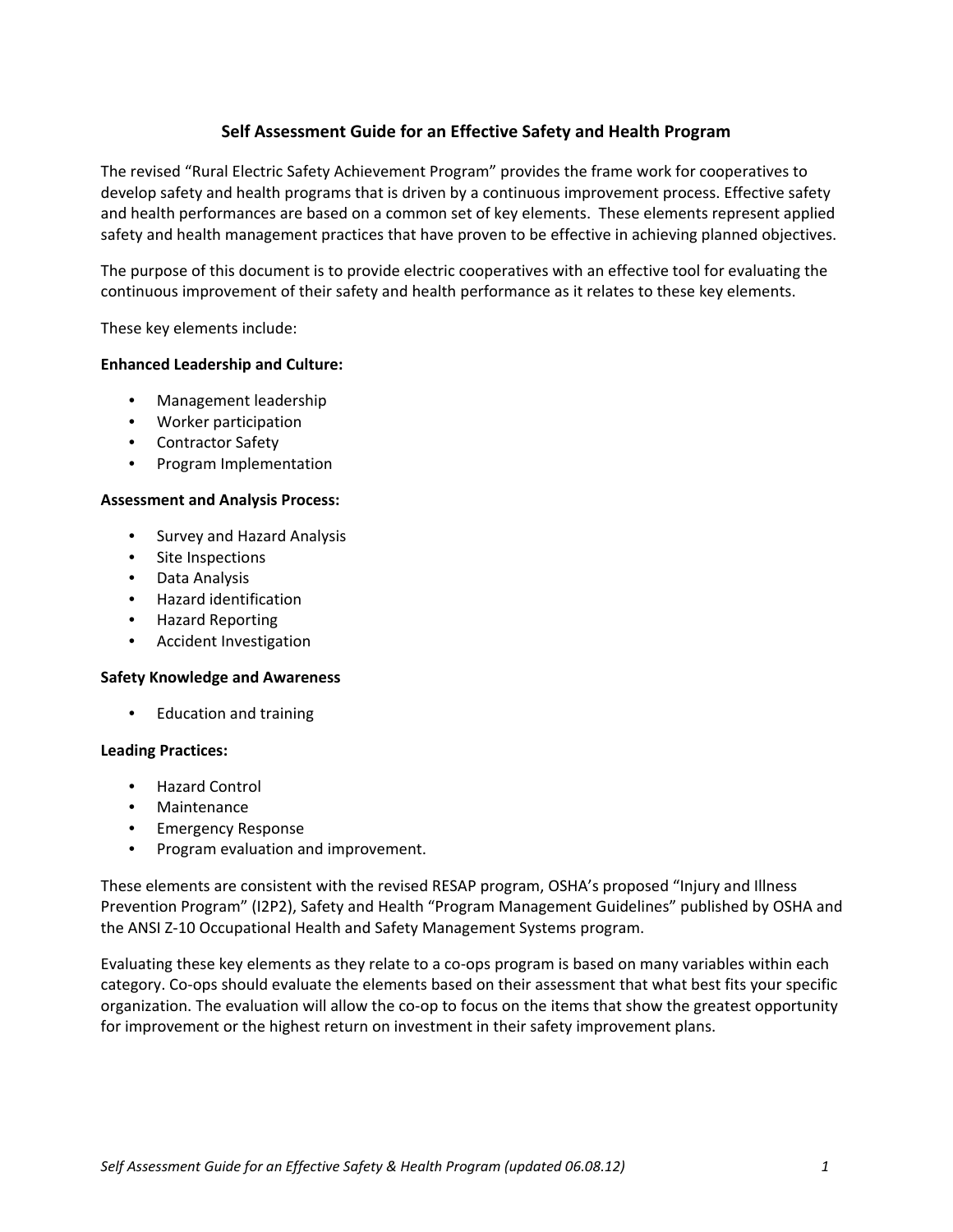**Visible top leadership involvement provides the motivating force for an effective safety and health program**

| <b>Evaluation</b> | #                       | <b>Management Leadership Attributes</b>                                                                                             |
|-------------------|-------------------------|-------------------------------------------------------------------------------------------------------------------------------------|
|                   | 1                       | Top leaders set and communicate safety and health policies and goals                                                                |
|                   | $\overline{2}$          | Top leaders follow all safety and health rules                                                                                      |
|                   | 3                       | Top leaders give visible support to the safety and health efforts of others                                                         |
|                   | 4                       | Top leaders participate in the co-ops safety and health program including:                                                          |
|                   |                         | site inspections                                                                                                                    |
|                   |                         | incident reviews<br>$\bullet$                                                                                                       |
|                   |                         | program reviews                                                                                                                     |
|                   | 5                       | Top leaders create an environment that encourages reporting of accidents, near<br>miss incidence, injuries, or hazards              |
|                   | 6                       | Site safety and health issues are regularly included on agendas of management<br>operations meetings.                               |
|                   | $\overline{\mathbf{z}}$ | Top leaders actively demonstrate --by involvement, support, and example the<br>primary importance of safety and health for everyone |
|                   | 8                       | Top leaders consistently monitor, safety processes, plans and safety performance<br>measures to ensure progress                     |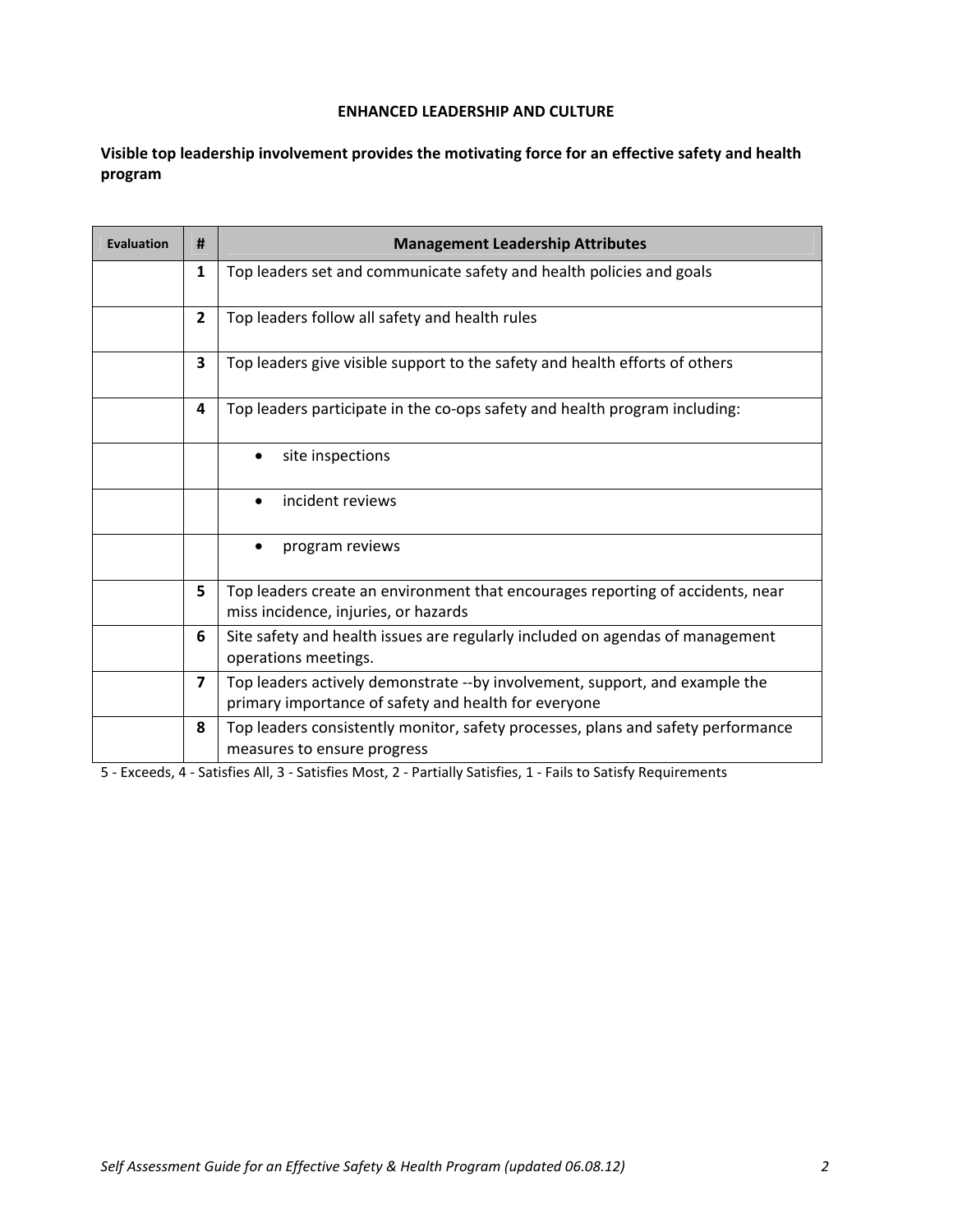# **Employee participation is how employees identify hazards, recommend and monitor abatement, and otherwise participate in their own protection**

| <b>Evaluation</b> | #                       | <b>Employee Participation Attributes</b>                                                                                                                                            |
|-------------------|-------------------------|-------------------------------------------------------------------------------------------------------------------------------------------------------------------------------------|
|                   | 1                       | Employees can participate freely in safety and health activities without fear of reprisal                                                                                           |
|                   | $\mathbf{2}$            | Employees understand they can pause or stop work at any time when they believe<br>work is unsafe and management works to instill this behavior at all levels of the<br>organization |
|                   | 3                       | Employees help develop and deliver the safety and health program                                                                                                                    |
|                   | 4                       | Employees are involved in inspection of work area                                                                                                                                   |
|                   | 5                       | Employees have the training necessary to participate in inspections                                                                                                                 |
|                   | 6                       | Employees ' understand their right of access to information                                                                                                                         |
|                   | $\overline{\mathbf{z}}$ | Employees have access to pertinent health and safety information                                                                                                                    |
|                   | 8                       | A documented procedure is in place for raising complaints of hazards or discrimination<br>and receiving timely responses                                                            |
|                   | 9                       | Employees participate in workplace analysis inspections and investigations, and<br>development of control strategies                                                                |
|                   | 10                      | Employees have the necessary training and education to participate in analysis and<br>inspections                                                                                   |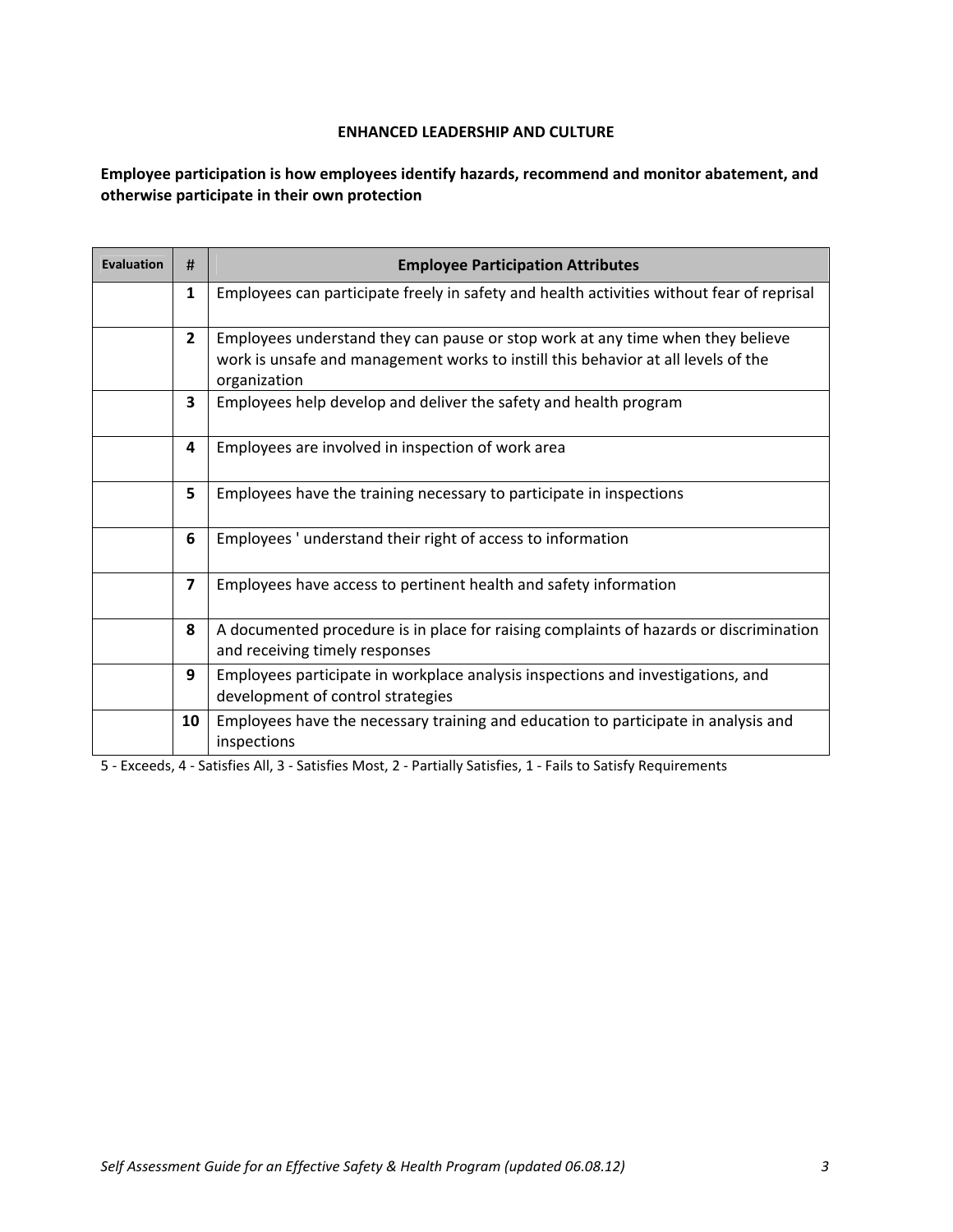**Implementation is achieved with tools provided management, such as budgets; information; personnel; assigned responsibility and activities; adequate expertise and authority; and program review procedures.**

| <b>Evaluation</b> | #              | <b>Program Implementation Attributes</b>                                                                                  |
|-------------------|----------------|---------------------------------------------------------------------------------------------------------------------------|
|                   | $\mathbf{1}$   | Responsibility for implementing the safety and health program is clearly assigned to<br>identified person(s)              |
|                   | $\overline{2}$ | Lines of authority to address and correct hazards is clearly established                                                  |
|                   | 3              | Tools to implement a safety and health program are available and appropriate                                              |
|                   | 4              | Top leadership representative(s) has expertise in hazard recognition and applicable<br><b>OSHA</b> requirements           |
|                   | 5              | Applicable OSHA standards are assessable and top leaders seek appropriate guidance<br>for interpretation of standards     |
|                   | 6              | The authority to order/purchase safety and health equipment is appropriately<br>delegated                                 |
|                   | $\overline{7}$ | Written safety procedures, policies, and interpretations are updated based on<br>reviews of the safety and health program |
|                   | 8              | Safety and health expenditures, including training costs and personnel, are identified<br>and budgeted for                |
|                   | 9              | Hazard abatement is an element in management performance evaluation                                                       |
|                   | 10             | The co-op has the safety and health expertise appropriate for its size and needs                                          |
|                   | 11             | The co-op has access to professional advice for safety and health issues when needed                                      |
|                   | 12             | Safety and health budgets and funding procedures are reviewed periodically for<br>adequacy                                |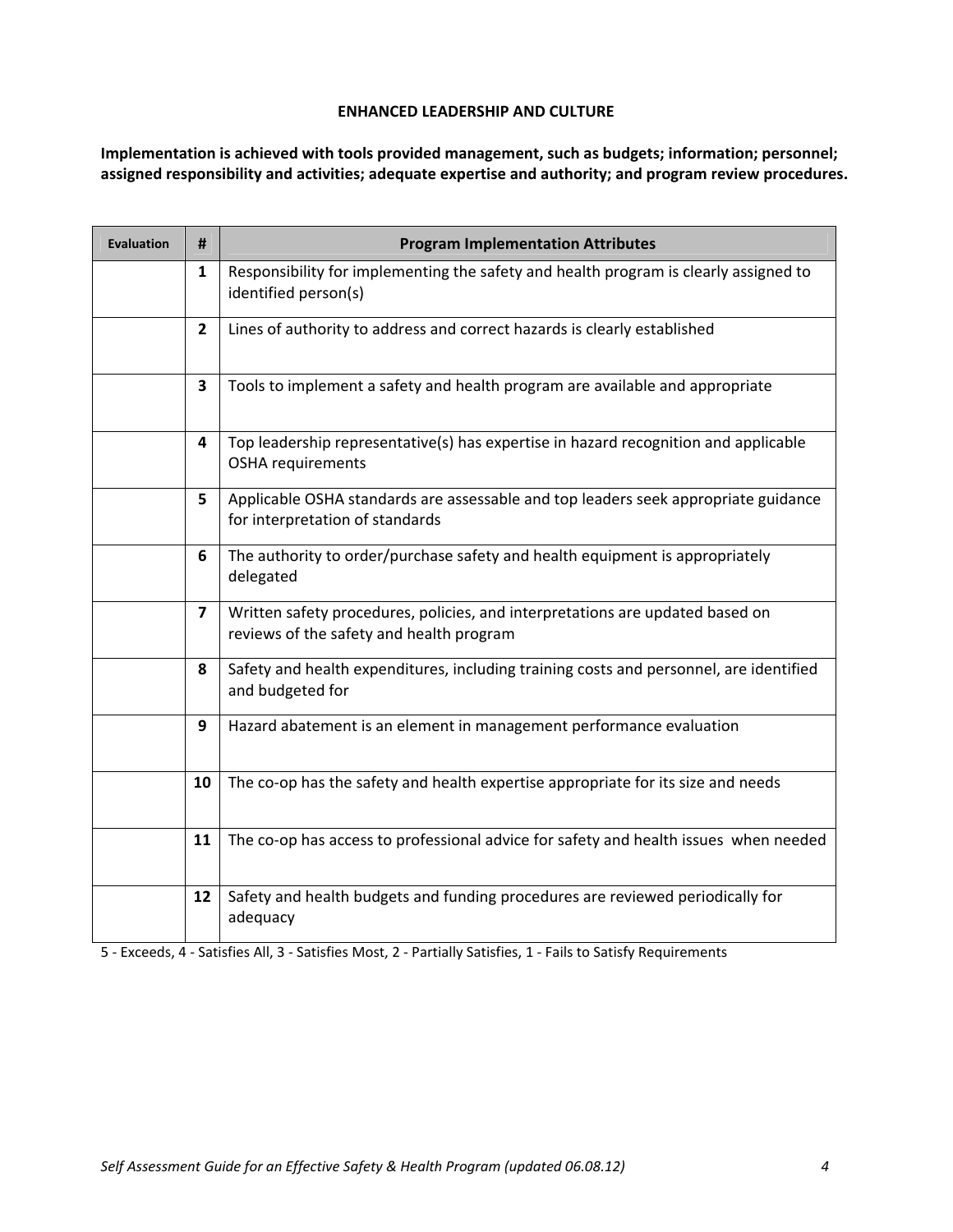**Contractor safety**: **An effective safety and health program protects all personnel on the worksite, including the employees of contractors and subcontractors.**

| <b>Evaluation</b> | #              | <b>Contractor Safety Attributes</b>                                                                                                                                |
|-------------------|----------------|--------------------------------------------------------------------------------------------------------------------------------------------------------------------|
|                   | 1              | Co-op policy and contracts require contractors to conform to OSHA regulations and<br>other applicable legal requirements                                           |
|                   | $\overline{2}$ | A co-op representative monitors contractor safety and health practices, and has the<br>authority to stop or pause work that expose contractor employees to hazards |
|                   | 3              | Contractors receive a safety orientation prior to starting work                                                                                                    |
|                   | 4              | Contractor safety and health records are considered as part of the bid criteria in<br>awarding the bid                                                             |
|                   | 5              | The co-ops safety and health program includes everyone working for the co-op, i.e.<br>regular full-time employees, contractors, temporary and part-time employees  |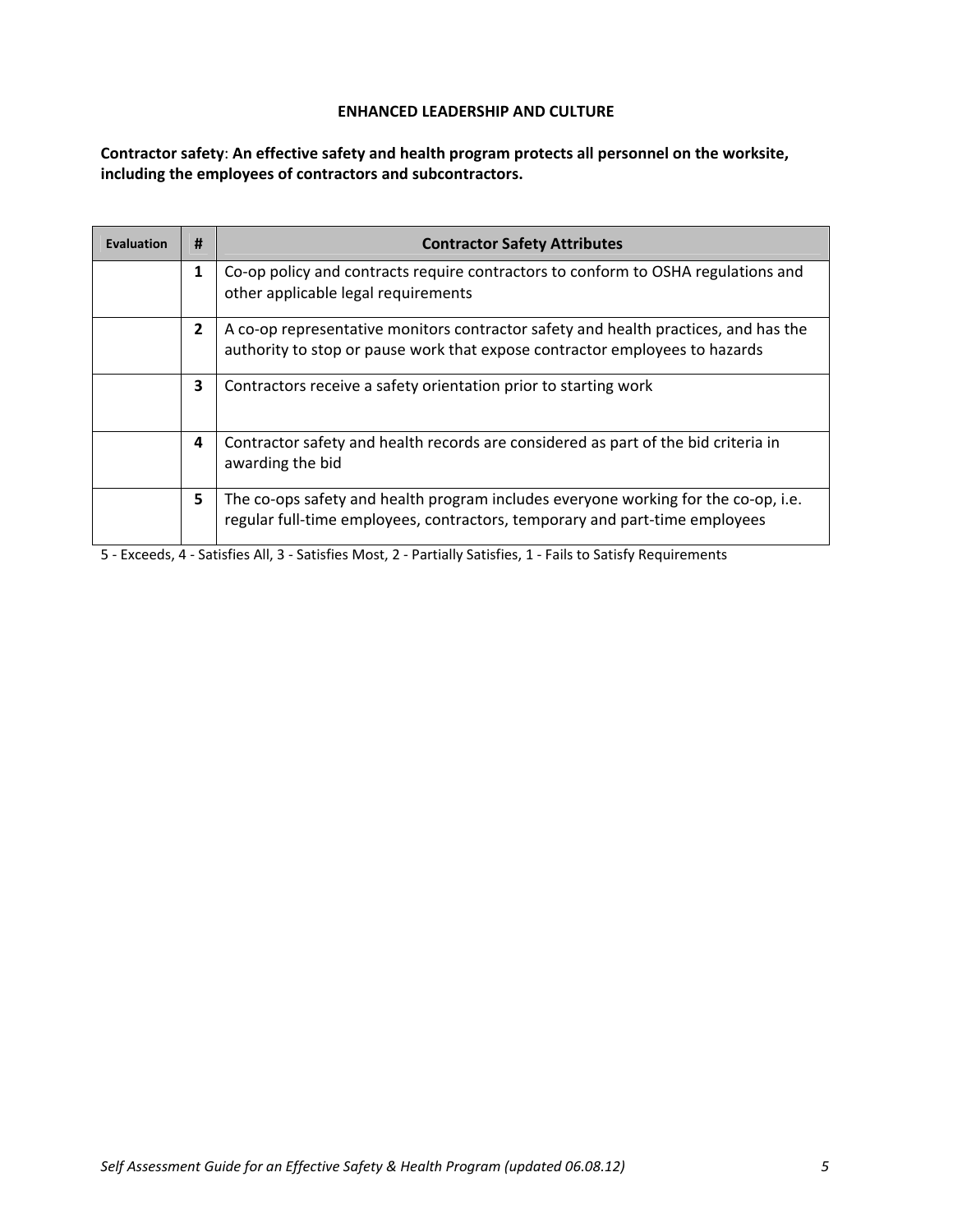**Survey and hazard analysis**: **An effective, proactive safety and health program will seek to identify and analyze all hazards.**

| Evaluation | #                       | <b>Survey and Hazard Analysis Attributes</b>                                                                                                 |
|------------|-------------------------|----------------------------------------------------------------------------------------------------------------------------------------------|
|            | 1                       | Applicable OSHA standards for the co-op have been indentified                                                                                |
|            | $2^{\circ}$             | Analyses are communicated to and understood by affected employees                                                                            |
|            | 3                       | Environmental surveys are conducted by knowledgeable person(s) and updated<br>as needed or as required by applicable standards               |
|            | 4                       | Current hazard analyses are written (where appropriate) for high-hazard jobs                                                                 |
|            | 5                       | Current hazard analyses are documented for all work areas and are<br>communicated to the employees                                           |
|            | 6                       | Knowledgeable persons review all planned changes to facilities, processes,<br>materials, or equipment                                        |
|            | $\overline{\mathbf{z}}$ | Regular surveys including documented comprehensive workplace hazard<br>evaluations are conducted by qualified safety and health professional |
|            | 8                       | Corrective action is documented and hazard inventories are updated                                                                           |
|            | 9                       | Hazard analysis is integrated into the design, development, implementation, and<br>changing of all processes and work practices              |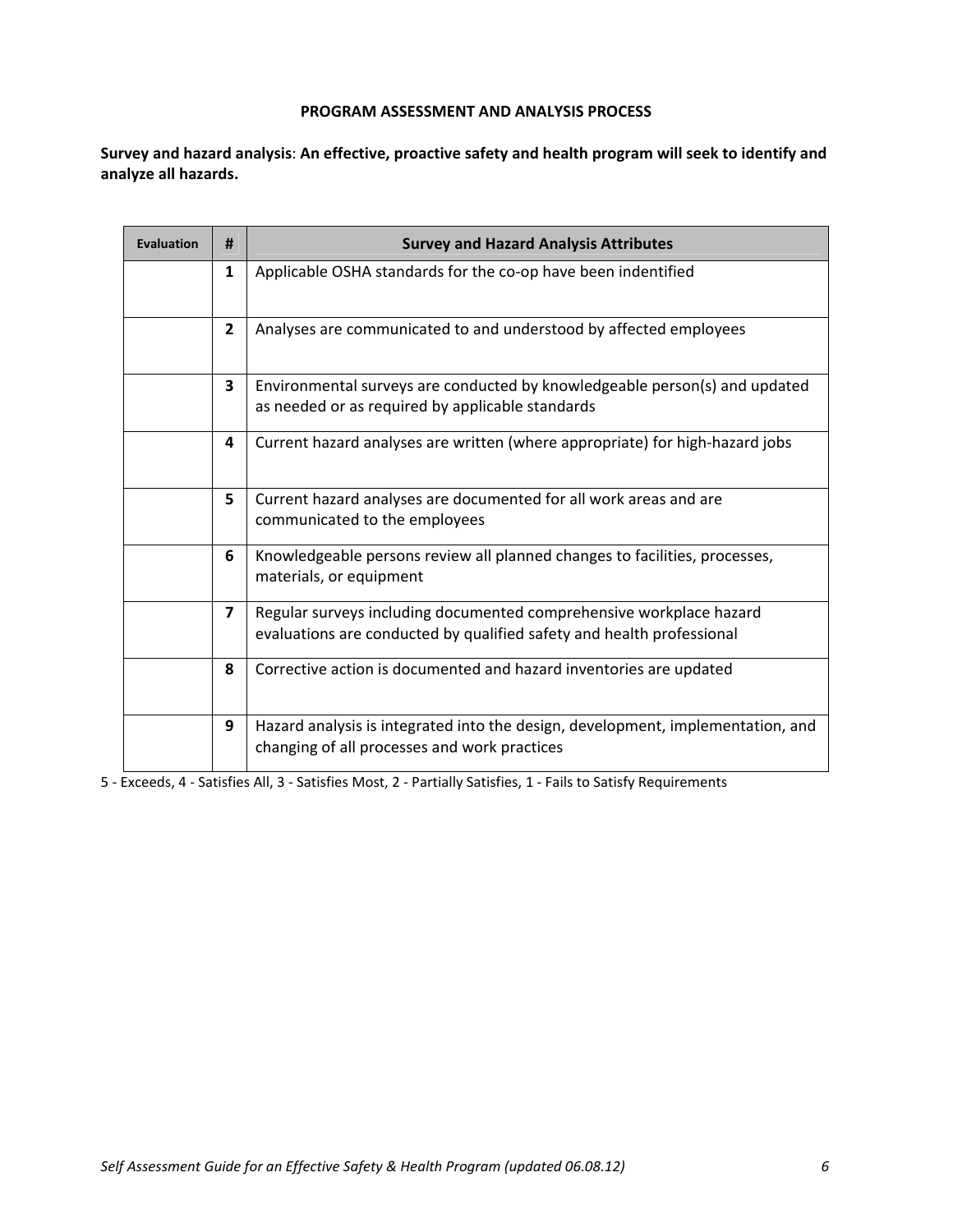**Inspection**: **Identifies new or previously missed hazards and failures in hazard controls. An effective safety and health program will include regular site inspections**

| <b>Evaluation</b> | #                                                                                                              | <b>Site Inspection Attributes</b>                                                                                                            |  |
|-------------------|----------------------------------------------------------------------------------------------------------------|----------------------------------------------------------------------------------------------------------------------------------------------|--|
|                   | $\mathbf{1}$                                                                                                   | Supervisors dedicate time to observing work practices and other safety and health<br>conditions in work areas where they have responsibility |  |
|                   | $\mathbf{2}$                                                                                                   | Competent personnel conduct inspections with appropriate involvement of<br>employees                                                         |  |
|                   | 3                                                                                                              | Items in need of correction are documented                                                                                                   |  |
|                   | 4                                                                                                              | Inspections include compliance with relevant OSHA standards                                                                                  |  |
|                   | 5                                                                                                              | Time periods for correction are established                                                                                                  |  |
|                   | 6                                                                                                              | Inspections are conducted by specifically trained employees                                                                                  |  |
|                   | $\overline{\mathbf{z}}$                                                                                        | All items are corrected / addressed promptly and appropriately                                                                               |  |
|                   | 8                                                                                                              | Workplace inspections are planned, with key observations or check points defined                                                             |  |
|                   | 9                                                                                                              | Results are available to employees                                                                                                           |  |
|                   | 10                                                                                                             | Random observations are conducted and analyzed to evaluate progress                                                                          |  |
|                   | 5 - Exceeds, 4 - Satisfies All, 3 - Satisfies Most, 2 - Partially Satisfies, 1 - Fails to Satisfy Requirements |                                                                                                                                              |  |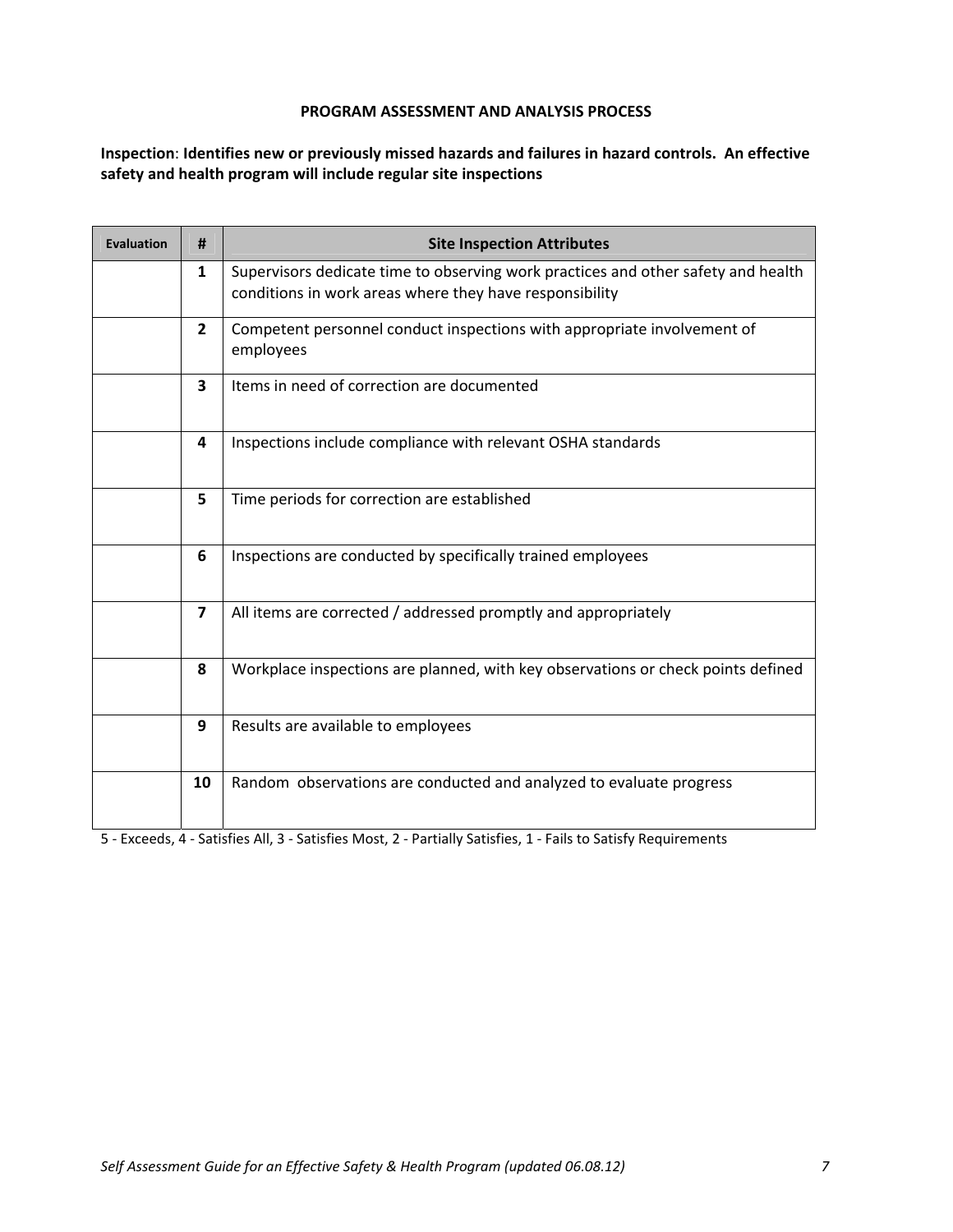**A reliable hazard reporting system enables employees, without fear of reprisal, to notify management of conditions that appear hazardous and to receive timely and appropriate feedback**

| <b>Evaluation</b> | #                                                                                                              | <b>Attributes of a Reliable Hazard Reporting System</b>                                                     |  |
|-------------------|----------------------------------------------------------------------------------------------------------------|-------------------------------------------------------------------------------------------------------------|--|
|                   | $\mathbf{1}$                                                                                                   | Employees are encouraged to report hazards                                                                  |  |
|                   | $\mathbf{2}$                                                                                                   | Supervisors are expected to encourage and respond to employee reports                                       |  |
|                   | 3                                                                                                              | Employees use the system with no risk of reprisals                                                          |  |
|                   | 4                                                                                                              | A formal system for hazard reporting exists                                                                 |  |
|                   | 5                                                                                                              | Employee reports of hazards are documented, corrective action is scheduled, and<br>documented when complete |  |
|                   | 6                                                                                                              | Employees are periodically instructed in hazard identification and reporting<br>procedures                  |  |
|                   | 7                                                                                                              | Top leadership regularly reviews the reporting process to ensure the system is<br>working.                  |  |
|                   | 8                                                                                                              | Management responds to reports of hazards in writing within specified time frames                           |  |
|                   | 9                                                                                                              | The employees readily identify and self-correct hazards                                                     |  |
|                   | 10                                                                                                             | Employees are supported by top leadership when they self-correct hazards                                    |  |
|                   | 5 - Exceeds, 4 - Satisfies All, 3 - Satisfies Most, 2 - Partially Satisfies, 1 - Fails to Satisfy Requirements |                                                                                                             |  |

*Self Assessment Guide for an Effective Safety & Health Program (updated 06.08.12) 8*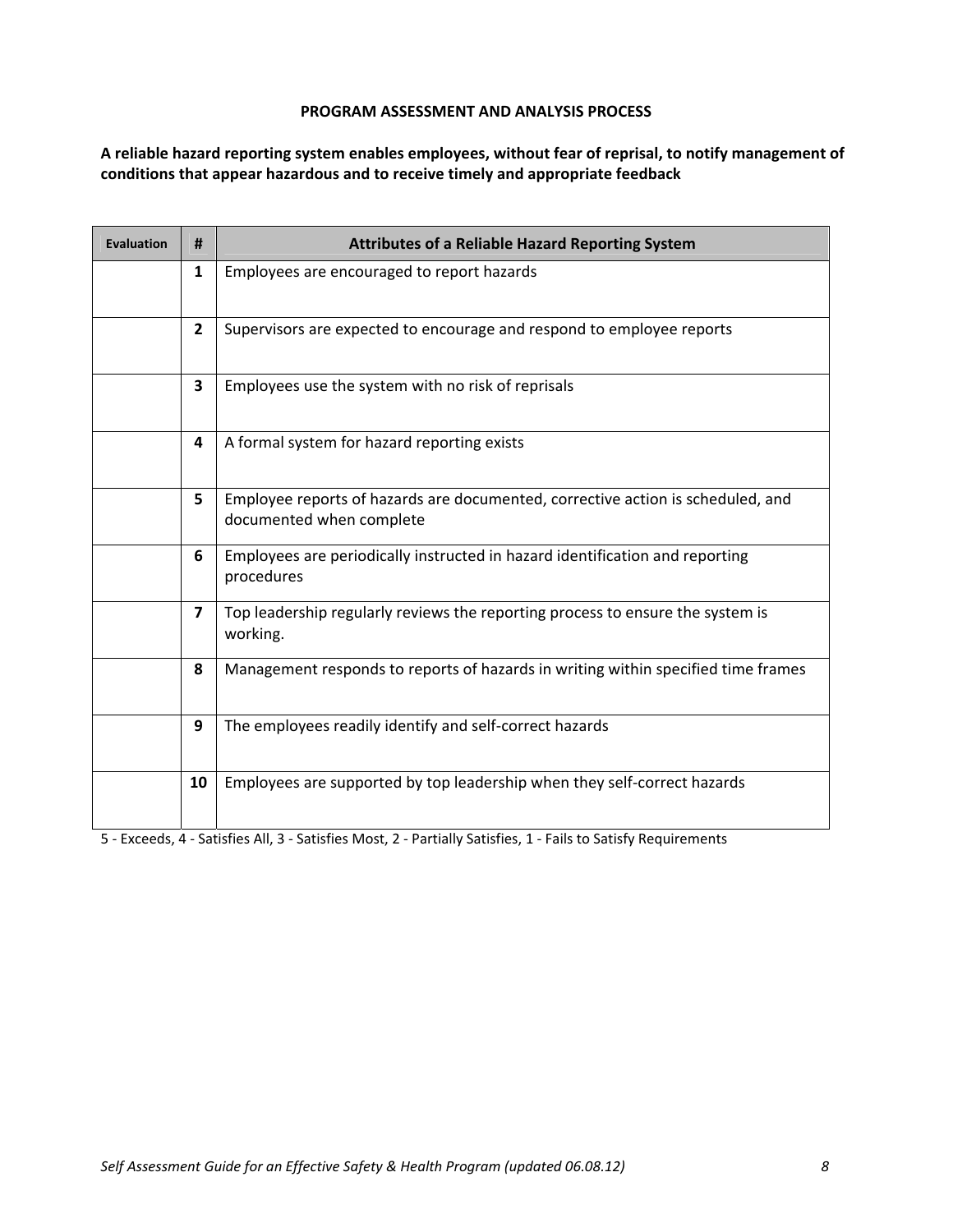**Accident investigation**: **An effective program will provide for investigation of accidents and "near miss" incidents, so their root causes, and the means for their prevention, are identified**

| <b>Evaluation</b> | #                       | <b>Attributes of an Accident Investigation Program</b>                                                                                    |
|-------------------|-------------------------|-------------------------------------------------------------------------------------------------------------------------------------------|
|                   | 1                       | Incidents investigations identify a root cause and the corrective action to be taken<br>to prevent reoccurrence                           |
|                   | $\overline{2}$          | Supervisors prepare injury reports for injury cases according to clearly defined co-op<br>procedures                                      |
|                   | $\overline{\mathbf{3}}$ | Workers Compensation Report or the OSHA-301 is completed for all recordable<br>incidents                                                  |
|                   | 4                       | OSHA-recordable incidents are always investigated                                                                                         |
|                   | 5                       | Reports and recommendations are available to employees                                                                                    |
|                   | 6                       | Quality and completeness of investigations are systematically reviewed by trained<br>safety personnel and a responsible executive leader  |
|                   | $\overline{\mathbf{z}}$ | All loss-producing accidents and "near-misses" are investigated for root causes by<br>teams or individuals that include trained personnel |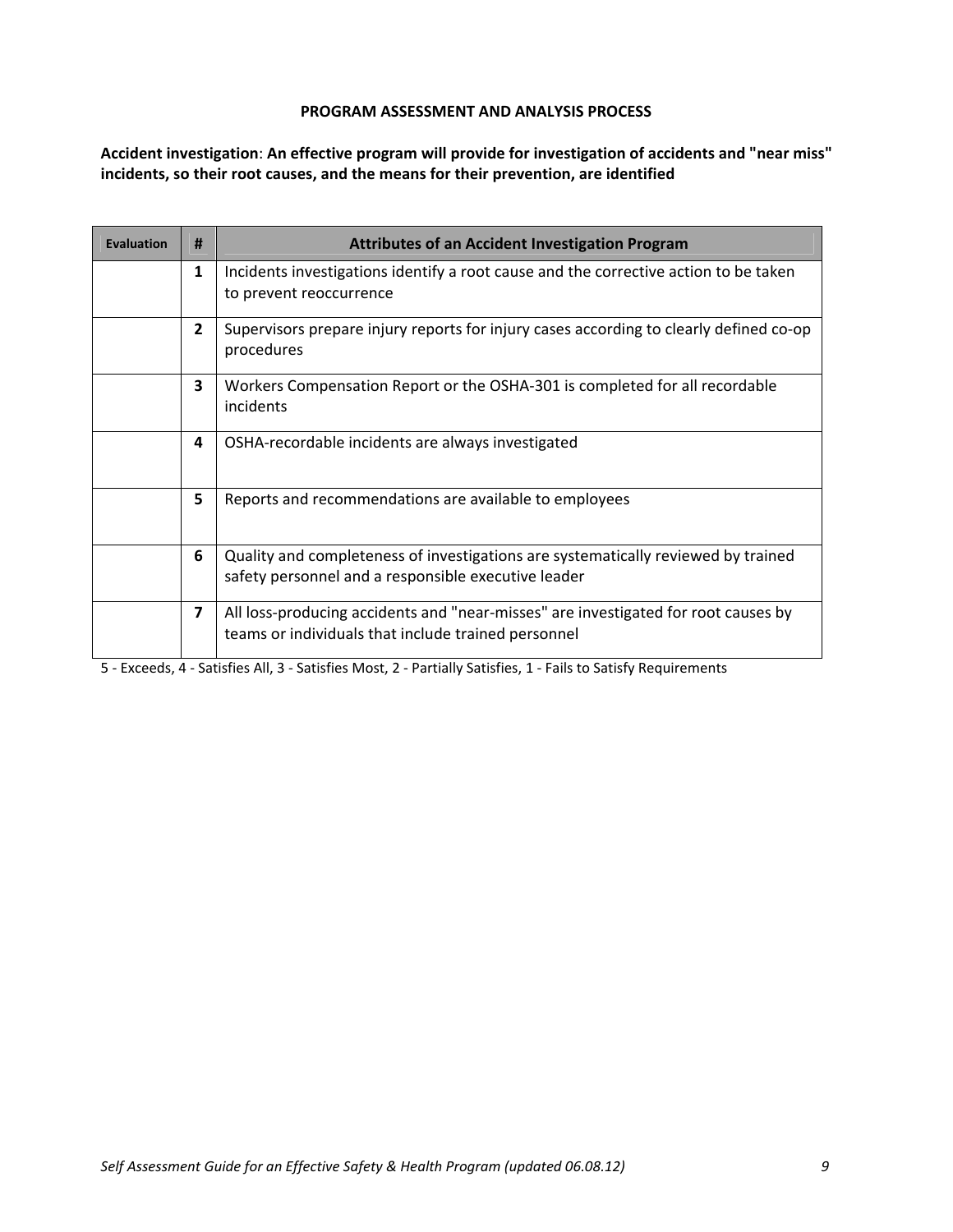**Data analysis**: **An effective program will analyze injury and illness records for indications of sources and** locations of hazards, and specific jobs or tasks that experience a higher numbers of injuries. By analyzing **injury and illness trends over time, patterns with common causes can be identified and addressed to prevent reoccurrence**

| <b>Evaluation</b> | #                       | <b>Attributes of Data Analysis</b>                                                                                               |
|-------------------|-------------------------|----------------------------------------------------------------------------------------------------------------------------------|
|                   | $\mathbf{1}$            | Data is collected and analyzed, and used for prevention                                                                          |
|                   | $\overline{2}$          | OSHA - 301 or Workers Compensation First Report of Injury form is completed for all<br>recordable cases                          |
|                   | 3                       | Exposure records and analyses are organized and available to safety personnel                                                    |
|                   | 4                       | Injury/illness logs and exposure records are regularly updated, accurate and<br>complete                                         |
|                   | 5                       | Analysis identifies the frequent and most severe problem areas, high risk areas, job<br>classifications, etc.                    |
|                   | 6                       | Data is effectively communicated to employees                                                                                    |
|                   | $\overline{\mathbf{z}}$ | Illness/injury data are audited and certified by a responsible person                                                            |
|                   | 8                       | All levels of management and the workforce are aware of results of data analyses<br>and resulting preventive activity            |
|                   | 9                       | External audits of accuracy of injury and illness data, including periodic review of all<br>available data sources are conducted |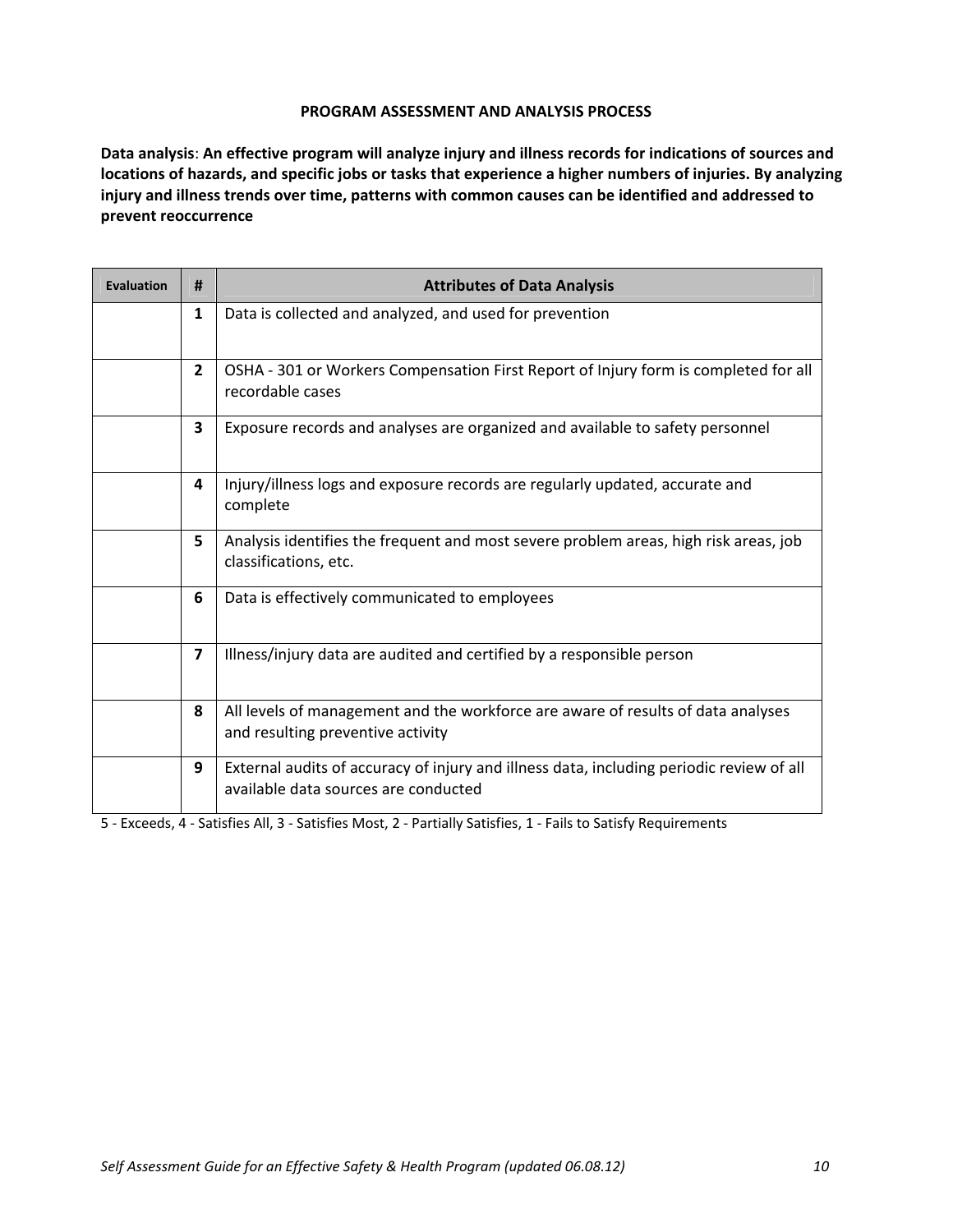### **SAFETY KNOWLEDGE AND AWARENESS**

Safety and health training should cover the safety and health responsibilities of all personnel. It is most **effective when incorporated into other training concerning performance requirements and job practices. It should include all areas necessary to address existing hazards of the work**

| <b>Evaluation</b> | #                       | <b>Attributes of Safety Training and Awareness</b>                                                                                                                                       |
|-------------------|-------------------------|------------------------------------------------------------------------------------------------------------------------------------------------------------------------------------------|
|                   | 1                       | Safety orientation and/or training is given to new hires                                                                                                                                 |
|                   | $\overline{2}$          | Safety training materials (e.g., pictures, diagrams, posters, videotapes) are used at<br>safety meetings and documented                                                                  |
|                   | $\overline{\mathbf{3}}$ | Assessment of worker knowledge is regularly conducted and documented                                                                                                                     |
|                   | 4                       | Training includes OSHA rights and access to information                                                                                                                                  |
|                   | 5                       | Training required by applicable standards is provided to applicable employees                                                                                                            |
|                   | 6                       | Supervisors and managers attend training in subjects provided to employees under<br>their direction                                                                                      |
|                   | 7                       | Employees can demonstrate the skills/knowledge necessary to perform their jobs<br>safely                                                                                                 |
|                   | 8                       | Records of training are kept and training is evaluated to ensure that it is effective                                                                                                    |
|                   | 9                       | Employees are trained to recognize hazards, violations of OSHA standards, and safe<br>work practices                                                                                     |
|                   | 10                      | Employees are trained to report unsafe conditions and hazards                                                                                                                            |
|                   | 11                      | There are easily retrievable scheduling and record keeping systems                                                                                                                       |
|                   | 12                      | Knowledgeable persons conduct safety and health training                                                                                                                                 |
|                   | 13                      | Training covers all necessary topics and situations, and includes all applicable<br>personnel (including; hourly employees, supervisors, managers, part-time and<br>temporary employees) |
|                   | 14                      | Employees participate in creating co-op-specific training methods and materials                                                                                                          |
|                   | 15                      | Retraining is provided based on standard requirements, accident investigations and<br>work observations that identify a lack of knowledge or awareness                                   |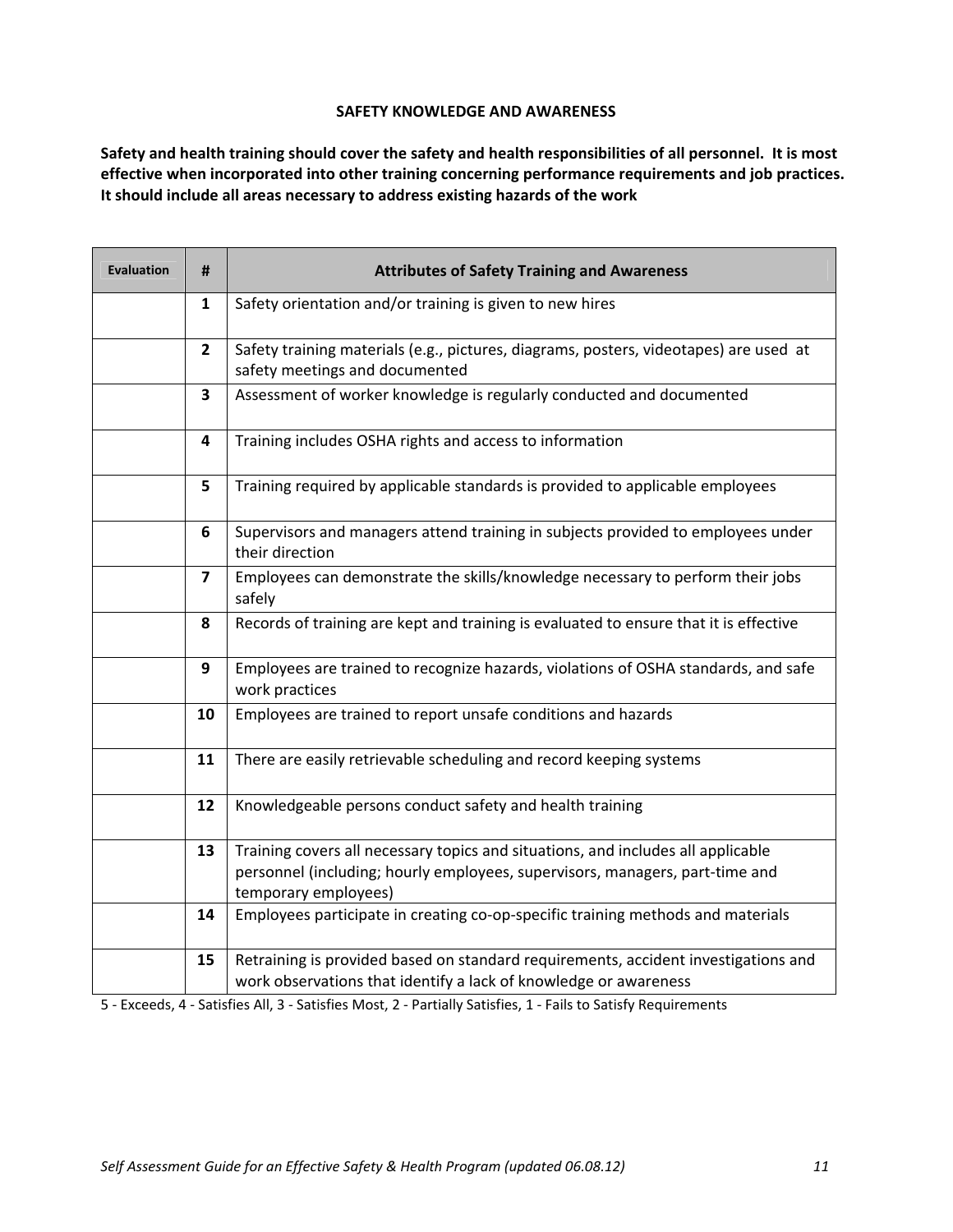**Hazard Control**: **Exposure to current and potential hazards should be prevented or controlled by using engineering controls wherever feasible and appropriate, work practices and administrative controls, and personal protective equipment (PPE)**

| <b>Evaluation</b> | #                       | <b>Attributes of Hazard Control</b>                                                                                                                                                                                               |
|-------------------|-------------------------|-----------------------------------------------------------------------------------------------------------------------------------------------------------------------------------------------------------------------------------|
|                   | $\mathbf{1}$            | Hazards that have caused past injuries in the facility have been evaluated and<br>corrected                                                                                                                                       |
|                   | $\overline{2}$          | Documented reviews of needs for machine guarding, energy lockout, ergonomics,<br>materials handling, blood-borne pathogens, confined space, hazard communication,<br>and other generally applicable standards have been conducted |
|                   | 3                       | Hazard controls are in place, and are known and supported by employees                                                                                                                                                            |
|                   | 4                       | All deviations are identified and causes determined                                                                                                                                                                               |
|                   | 5                       | Hazard controls are fully in place and continually improved upon based upon regular<br>hazard assessments                                                                                                                         |
|                   | 6                       | All PPE is inspected each day before use. Defective PPE is replaced                                                                                                                                                               |
|                   | $\overline{\mathbf{z}}$ | All rubber goods are inspected each day before use, including line hose and blankets                                                                                                                                              |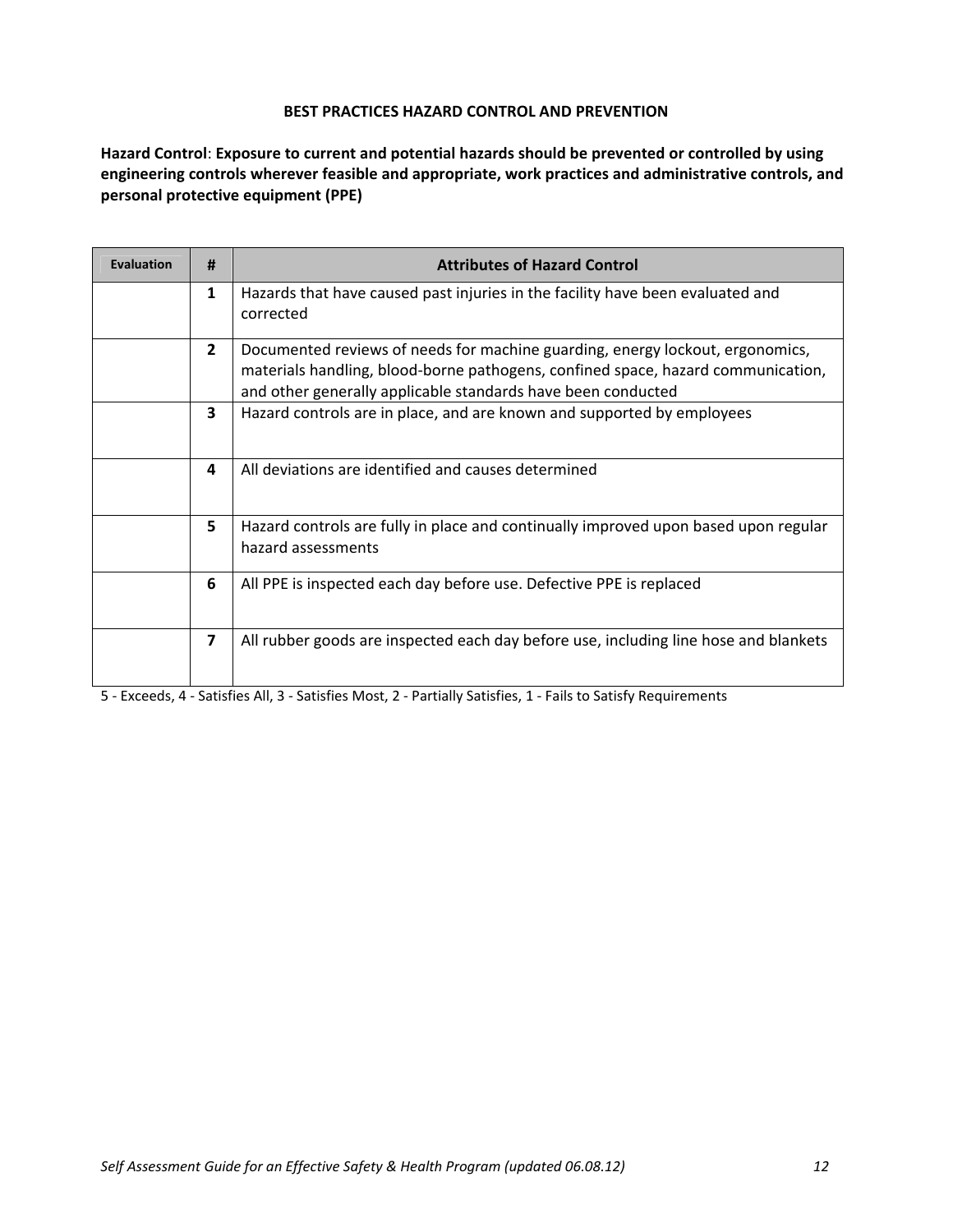**Maintenance**: **An effective safety and health program will provide for facility and equipment maintenance, so that hazardous breakdowns are prevented**

| <b>Evaluation</b> | Ħ                       | <b>Attributes of an Effective Maintenance Program</b>                                                                                          |
|-------------------|-------------------------|------------------------------------------------------------------------------------------------------------------------------------------------|
|                   | 1                       | Manufacturers' and industry recommendations for maintenance frequency are<br>complied with (Such as vehicle overhauls and routine maintenance) |
|                   | $\overline{2}$          | Breakdown repairs for safety related items are expedited and the equipment is<br>taken out of service until repaired                           |
|                   | $\overline{\mathbf{3}}$ | An effective preventive maintenance schedule has been implemented that applies<br>to all equipment.                                            |
|                   | 4                       | Equipment repair and field performance experience is used to improve safety-<br>related preventative maintenance scheduling                    |
|                   | 5                       | A comprehensive safety and preventive maintenance program is in place that<br>maximizes equipment reliability.                                 |
|                   | 6                       | Vehicle Pre-Trip and Post-Trip inspections are performed each day - a record is<br>made of the post trip inspection                            |
|                   | $\overline{7}$          | Lower controls are tested on aerial lift vehicles each day before use                                                                          |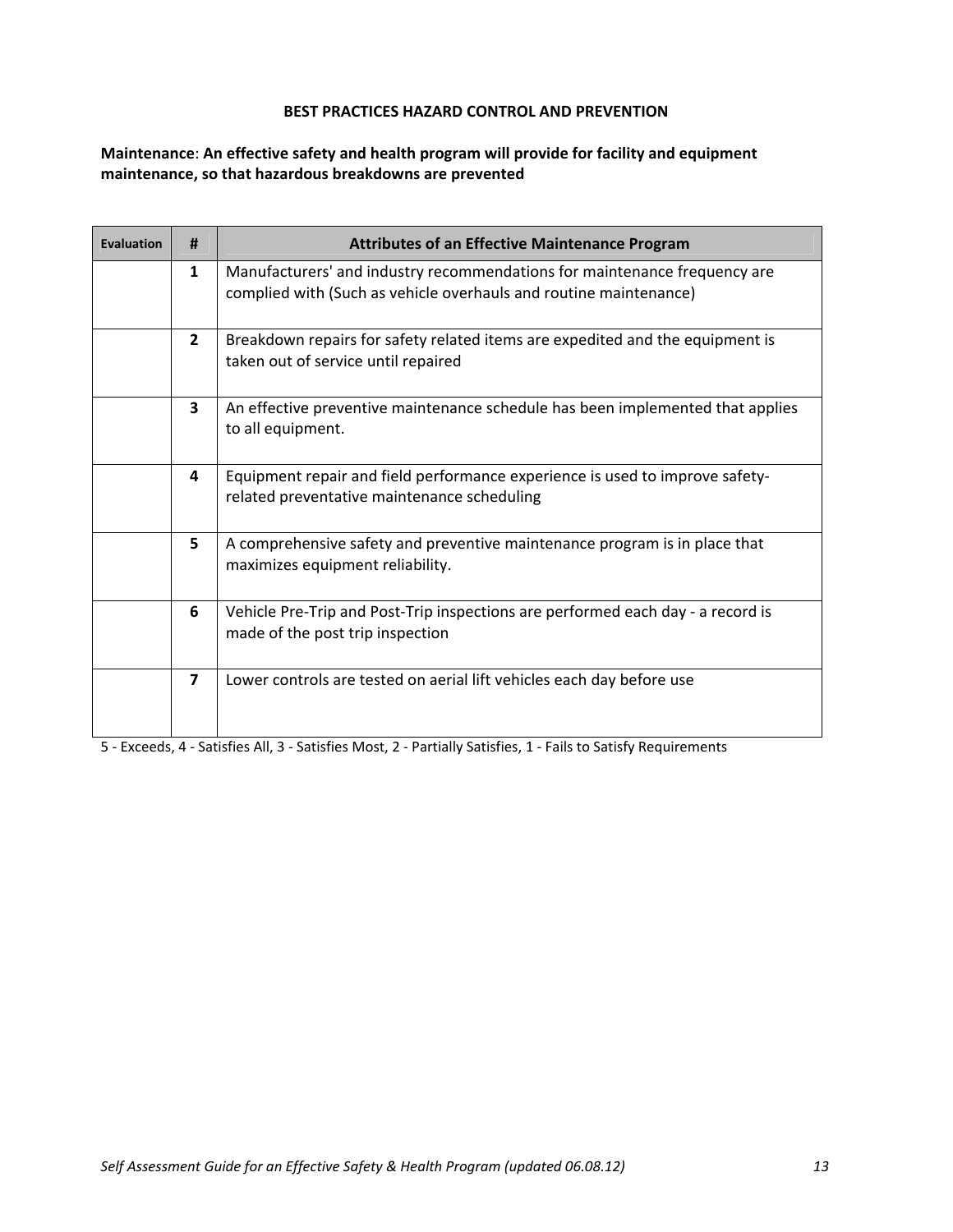**Emergency preparedness**: **There should be appropriate planning, training/drills, and equipment for** response to emergencies. Note: In some facilities the plan is to evacuate and call the fire department. In **such cases, only applicable items listed below should be considered**

| <b>Evaluation</b> | #                       | <b>Attributes of Emergency Preparedness</b>                                                                                             |
|-------------------|-------------------------|-----------------------------------------------------------------------------------------------------------------------------------------|
|                   | 1                       | Emergency response plans for fire, chemical, and weather emergencies as required<br>by 29 CFR 1910.38, 1910.120, or 1926.35 are present |
|                   | $\overline{2}$          | Training is conducted as required by the applicable standard                                                                            |
|                   | $\overline{\mathbf{3}}$ | Emergency response plans have been prepared by persons with specific training                                                           |
|                   | 4                       | Appropriate alarm systems are present                                                                                                   |
|                   | 5                       | Employees are trained in emergency procedures                                                                                           |
|                   | 6                       | Adequate supply of spill control and PPE appropriate to hazards on site is available                                                    |
|                   | $\overline{\mathbf{z}}$ | Evacuation drills are conducted no less than annually                                                                                   |
|                   | 8                       | The plan is reviewed by a qualified safety and health professional                                                                      |
|                   | 9                       | All potential emergencies have been identified                                                                                          |
|                   | 10                      | Plan and performance are reevaluated at least annually and after each significant<br>incident                                           |
|                   | 11                      | Procedures for terminating an emergency response condition are clearly defined                                                          |